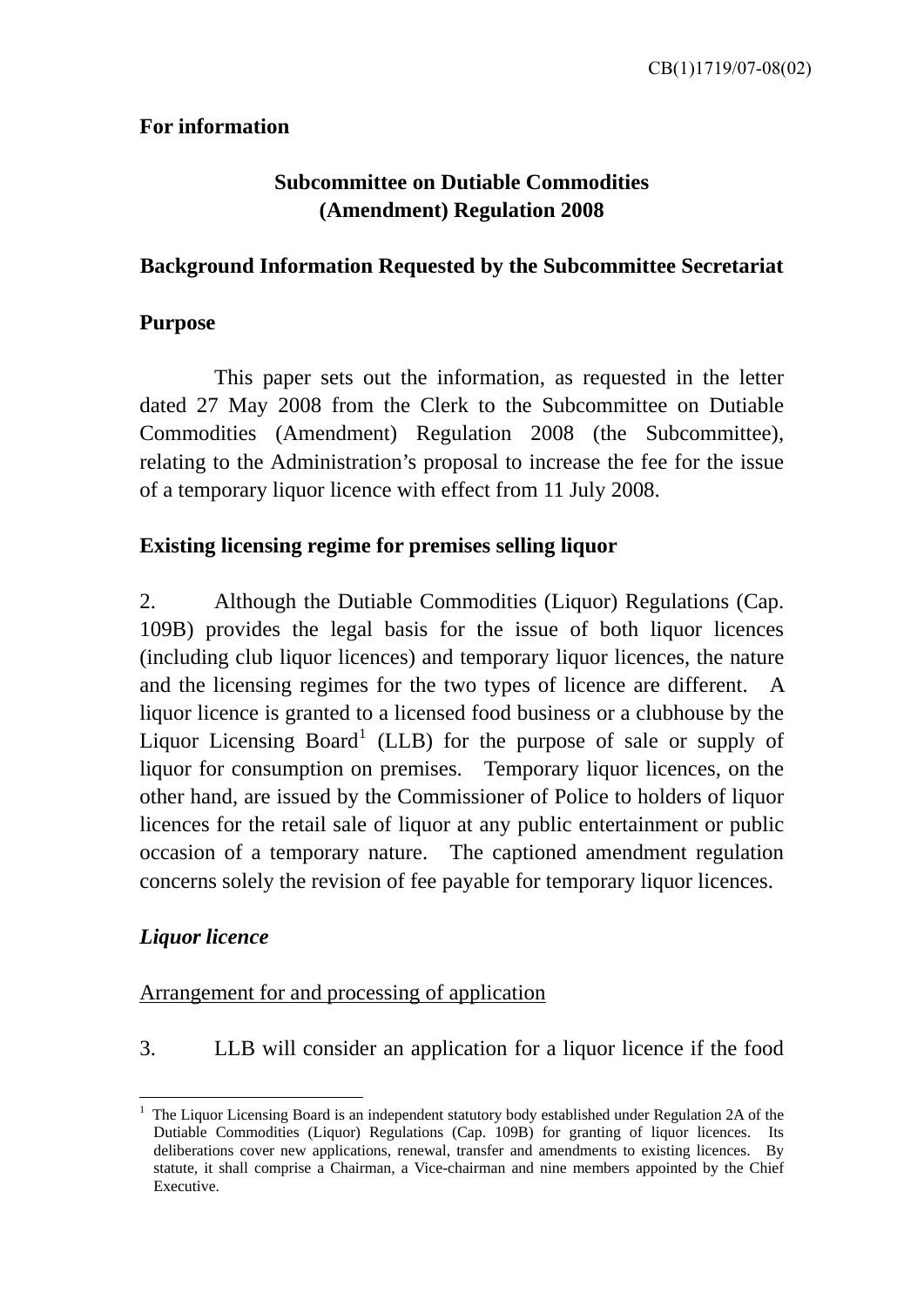premise or clubhouse concerned has been issued with a full or provisional restaurant licence by the Food and Environmental Hygiene Department (FEHD) or a Certificate of Compliance (CoC) by the Home Affairs Department (HAD).

4. FEHD is the executive arm of LLB for the processing and issue of a liquor licence. Upon receiving an application for a liquor licence, FEHD will consult other relevant Government departments (the Police, Buildings Department, Housing Department and Fire Services Department). It will also consult local personalities and residents through HAD. At the same time, FEHD will request the applicant to place a newspaper advertisement to consult the public. LLB, as the licensing authority, will on the basis of the result of the consultation exercise decide whether the application should be granted and if so whether conditions should be imposed on the licence.

#### Existing and future cost recovery rate

5. The liquor licence fees were last adjusted by the former Provisional Municipal Councils. Liquor licence fees in the urban area were revised to achieve full cost recovery in 1997 by the former Provisional Urban Council, and were reduced by 30% in 1998 due to the economic downturn. Liquor licence fees for the New Territories were revised to achieve full cost recovery in 1997 with no fee revision since then. The fees for liquor licence are set out as follows –

|                                                     | <b>Liquor Licence</b> | <b>Club Liquor Licence</b> |
|-----------------------------------------------------|-----------------------|----------------------------|
| Urban Area<br>(with bar endorsement <sup>2</sup> )  | \$3,940               | \$3,940                    |
| Urban Area<br>(without bar endorsement)             | \$1,990               | \$1,990                    |
| <b>New Territories</b><br>(with bar endorsement)    | \$4,300               | \$1,100                    |
| <b>New Territories</b><br>(without bar endorsement) | \$2,200               | \$1,100                    |

<span id="page-1-0"></span><sup>&</sup>lt;u>.</u>  $2^2$  Bar business and dancing are not permitted on the premises except with the Board's permission by means of endorsements.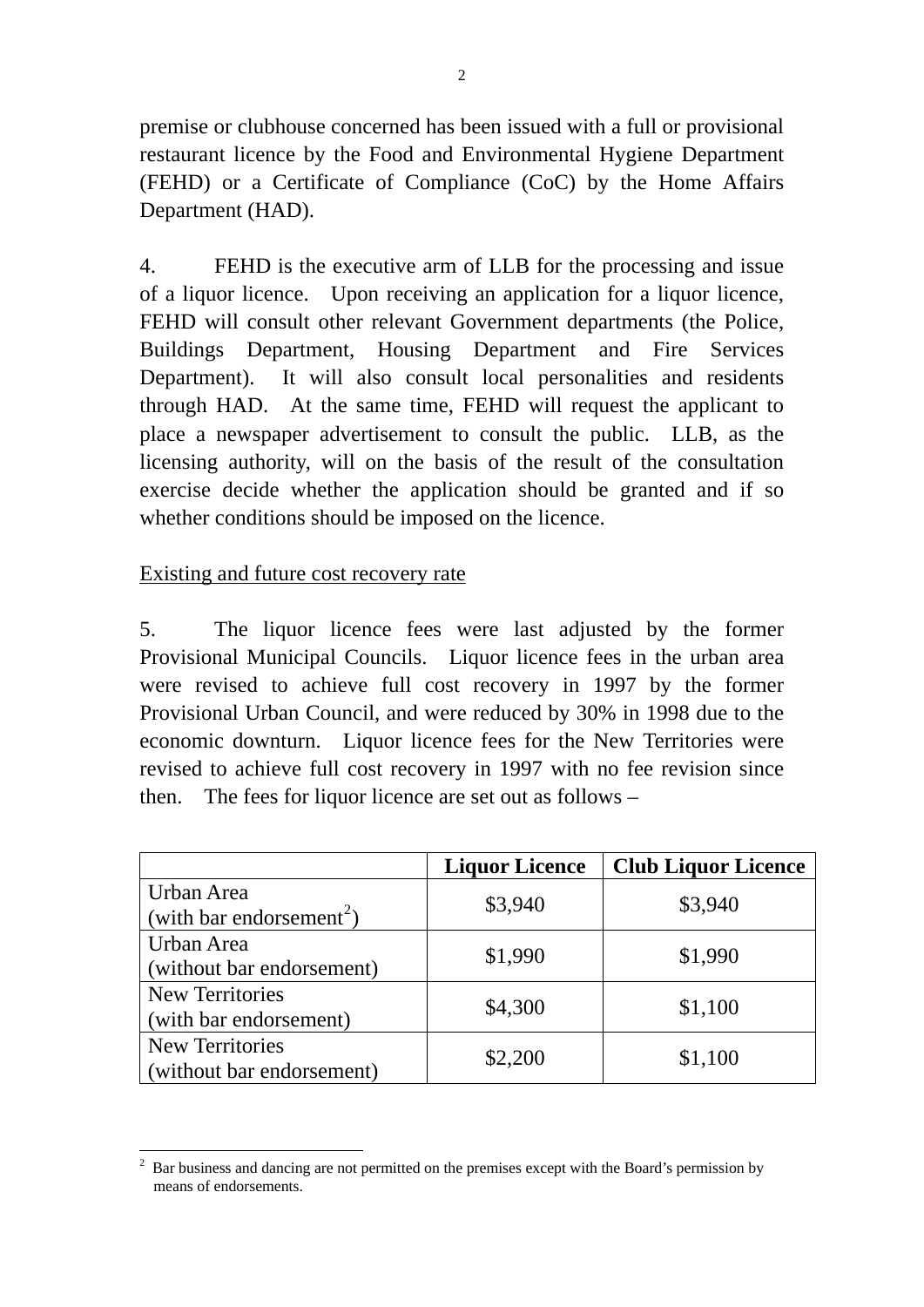## *Temporary liquor licence*

6. According to Regulation 25 of Cap. 109B, the Commissioner of Police may, on payment of the prescribed fee and subject to such conditions as he thinks fit, issue to the holder of a liquor licence a temporary liquor licence for the retail sale of liquors at any public entertainment or on any public occasion.

# Arrangement for and processing of application

7. Application for a temporary liquor licence should be made in writing to the Police Licensing Office, to be accompanied by a copy of the valid liquor licence or club liquor licence. The application must be made at least 14 working days before the commencement of the proposed public entertainment or public occasion.

8. Upon receiving the completed application form, the Police Licensing Office will refer the application to the frontline division concerned for processing. To ensure public safety, police officers at the relevant divisions will conduct site visits and contact the applicant for detailed information. Appropriate licensing conditions may then be drawn up and recommended by the division concerned to the Police Licensing Office, with the Divisional Commander's comments as to whether the application is supported. The Police Licensing Officer, who is the ultimate licensing authority, considers each application on its individual merits. In considering an application, the officer examines every recommended licensing condition to ensure a balance is struck between public safety and the organiser's / participant's interests. Communication with the organiser is often necessary. If an application is approved, the Police Licensing Office will issue a temporary liquor licence upon payment of licence fee.

9. In 2005 to 2007, the Police Licensing Office received 146, 141 and 161 applications respectively, out of which 134, 128 and 147 cases were approved. The number of days for which the licence was granted ranged from 1 day to 45 days, with an average of 23 days per licence.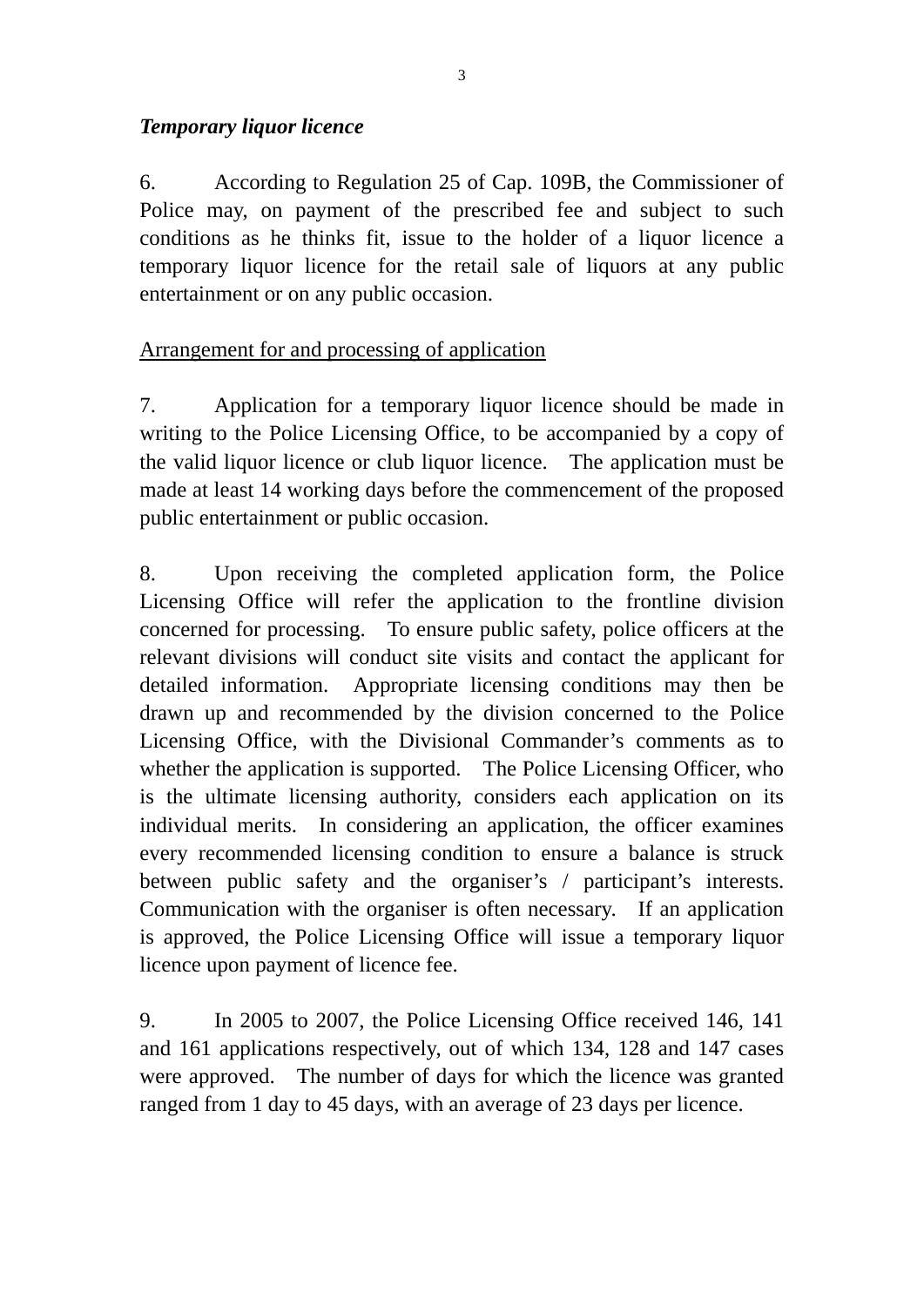Existing and future cost recovery rate and justification for the fee revision

10. The existing fee for a temporary liquor licence is \$335. The latest costing review at 2008-09 prices shows that the unit cost of the temporary liquor licence is \$630 and the recovery rate is 53%. We propose revising the fee upwards by 15% to \$385. The cost recovery rate will be 61% if the fee revision proposal is approved.

11. It is the Government's established policy that fees charged by the Government should in general be set at levels adequate to recover the full cost of providing the goods or services. The proposed fee increase is in line with the Government-wide general guidelines for gradually bringing fees that are recovering at a rate below the full-cost level to the full-cost recovery level, i.e. to achieve full-cost recovery within three to seven years for fees with an existing cost recovery rate of between 40% and 70% of target, through a 15% increase each year.

12. The last two occasions on which the fee for the issue of a temporary liquor licence was revised were 2001 (from \$240 to \$290) and 2006 (from \$290 to \$335) respectively. Details are set out in the table below –

| <b>Price Level</b> | <b>Unit Cost</b> | <b>Licence Fee</b> | <b>Commencement</b> |
|--------------------|------------------|--------------------|---------------------|
|                    | \$)              | (\$)               | Date                |
| 2008-09            | 630              | 385                | <b>July 2008</b>    |
|                    |                  | (proposed)         | (Pending approval)  |
|                    |                  | $(+15%)$           |                     |
| 2005-06            | 583              | 335                | April 2006          |
|                    |                  | $(+16%)$           |                     |
| 2000-01            | 1,633            | 290                | January 2001        |
|                    |                  | $+21\%$ )          |                     |

From the statistics above, it is noted that the unit cost for processing the licence has in fact decreased substantially in the past eight years, mainly due to the introduction of a computer system in 2001 (Central Licensing and Registration Phase II). The mild increase in unit cost in the latest costing exercise was mainly due to the increase in staff cost (by \$51 per licence (from \$547 at 2005-06 prices to \$598 at 2008-09 prices)) arising